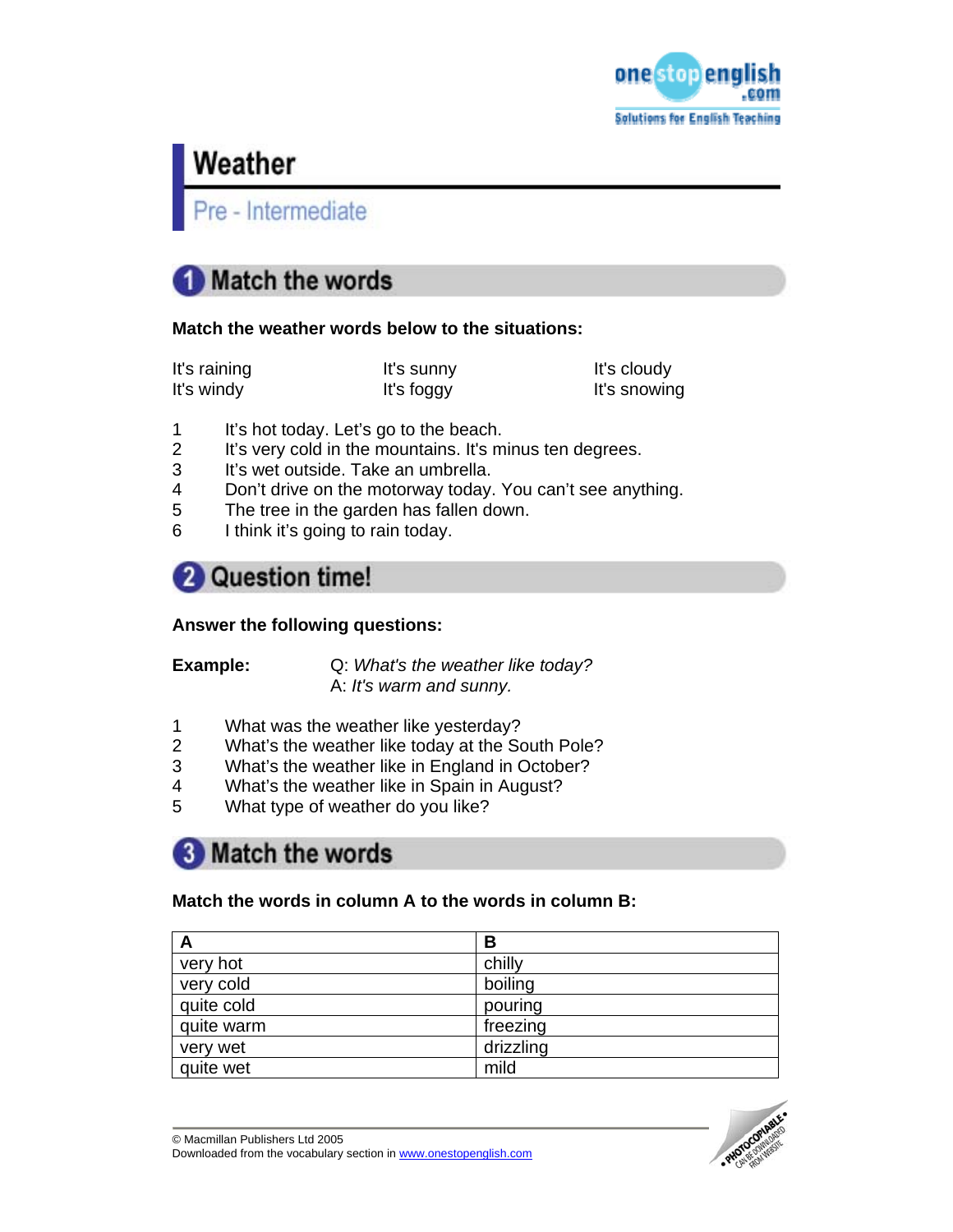

# Weather

e - Intermediate



## **Match the words to the seasons:**

spring summer autumn winter

- 
- 1. sunny days showers mild 2. snow fog storms freezing
- 3. wind chilly clouds wet 4. boiling blue skies sunshine dry



**Read the weather forecasts, then match them to the clothes below:**  a bikini a pullover wellington boots

A - It'll be mainly dry and sunny, but quite chilly, with temperatures around eight or nine degrees. It'll be dry all day but very windy, so keep warm if you are going out.

B - There will be storms coming in from the north today, and they'll arrive mid morning. It'll be wet, windy and chilly. In the late afternoon, there will be stronger winds and storms with thunder and lightning.

C - It'll be a beautiful, boiling hot day again today, with temperatures in the thirties. The sunshine and cloudless blue skies will stay with us for the rest of the week.



**Interview your partner about the weather. Ask your partner the following questions:** 

- 1 What's the weather like today in your country?
- 2 What sort of weather do you like?
- 3 What's the worst weather you have ever been in? Where were you? What did you do?



**Using the Internet, a newspaper, or a recorded TV weather forecast, write the weather forecast for tomorrow.**